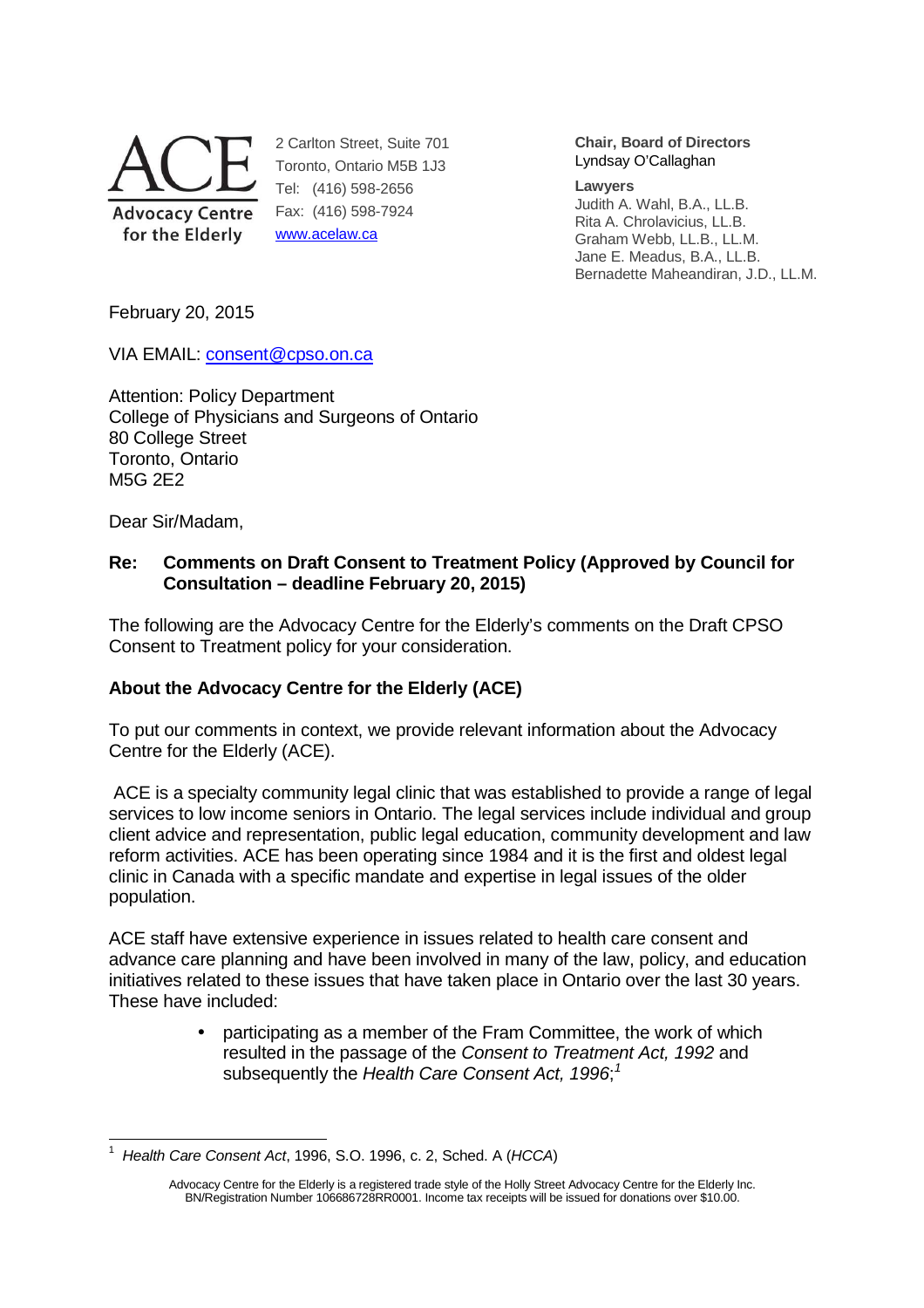- acting as one of the principal writers of the training materials for health professionals that were produced as part of two of the Alzheimer Society of Ontario Initiatives (# 2 and #7) on Physicians' Education and Advance Directives on Care Choices;
- participating on the Ontario Medical Association Presidents Advisory Committee on Palliative Care and Advance Care Planning;
- participating currently on the Advisory Committee for the Law Commission of Ontario Project on Legal Capacity, Decision-making and Guardianship;
- engaging presently and for the past two years in a number of education initiatives for health care practitioners on health care consent and advance care planning. These include but are not limited to initiatives in the Erie-St Clair LHIN, Central East LHIN, Hamilton Niagara Haldimand Brant (HNHB) LHIN, and Northwest LHIN. These initiatives have involved interactive, detailed training sessions as well as production of an on-line training course on health care consent and advance care planning that is also a requirement of the Long-Term Care Home Service Accountability Agreements in the HNHB LHIN; and,
- co-authoring (with the law firm of Dykeman Dewhirst O'Brien LLP) a major research paper on health care consent and advance care planning for the Law Commission of Ontario.<sup>2</sup>

#### **Commentary on the Consent to Treatment Draft Policy**

Overall, this version of the Draft Consent to Treatment policy accurately reflects the law on consent as set out in the Health Care Consent Act (the "HCCA") and is an improvement on the previous policy**.** We thank you for taking into consideration ACE's submissions dated November 22, 2013 in revising the policy.

We would like to recommend a few changes to the Draft policy based on our extensive experience conducting educational seminars for physicians on health care consent and advance care planning and in drafting the report referenced above on health care consent and advance care planning for the Law Commission of Ontario. These experiences have helped us identify common misunderstandings of physicians in the area of health care consent, which can be rectified by further clarification in the Draft policy.

### **1. Introduction – "informed" consent (Line 10)**

We appreciate that the first part of this policy sets out the basic requirement for consent and the description of consent as "informed" appears later in the policy . However, one of the most common problems we have identified both in our legal practice and in

 2 Judith Wahl, Mary Jane Dykeman and Brendan Gray, Health Care Consent and Advance Care Planning in Ontario: Legal Capacity, Decision-Making in Guardianship, Law Commission of Ontario: January 2014, available at: http://www.lco-cdo.org/capacity-guardianship-commissioned-paper-ace-ddo.pdf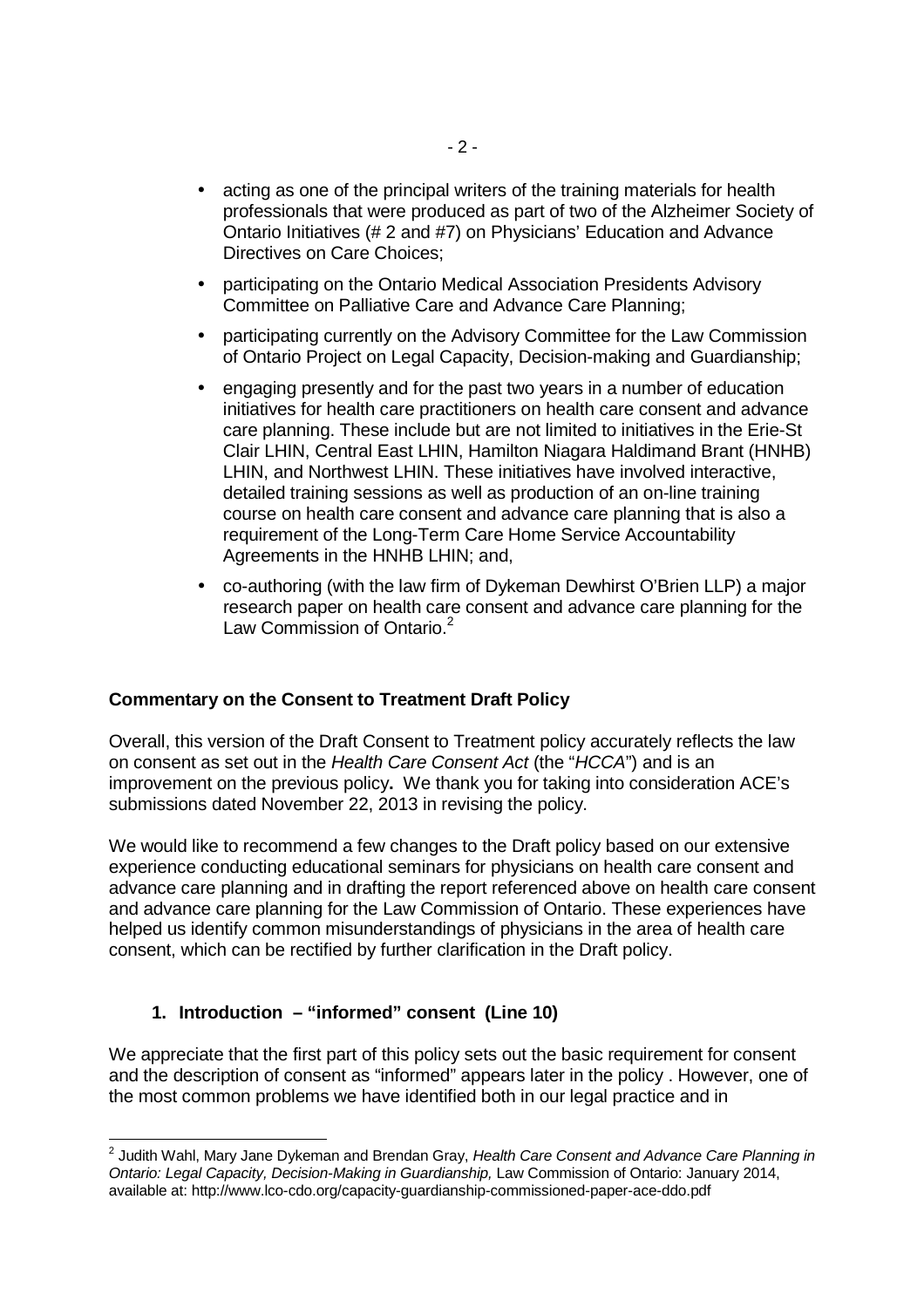conducting education sessions for physicians is that the legal requirement that consent is to be "informed" is not well understood and not always operationalized.

In our education sessions, many physicians have told us that they assumed consent was simply obtaining a yes or no answer to the proposed treatment and that they did not appreciate that consent involved providing the patient or substitute decision-maker (SDM) information on the risks, benefits, side effects, alternatives to the treatment and the health consequences if treatment was refused and providing them with answers to any questions or requests for further information that they may have with respect to treatment. Further, in a number of our long-term care cases, a physician has charted that a particular drug should be provided to an incapable resident of the care home, leaving it up to the nursing staff to "inform" the SDM of the treatment. The nursing staff may merely advise the SDM of the new drug after treatment has commenced, provide the SDM with vague explanations of the new drug or not advise the SDM at all unless the SDM asks the nursing staff whether any new drugs are being administered. The incapable resident may not be able to inform the SDM of the change in treatment and, as such, the SDM can be entirely reliant on the staff to be advised of treatment. In these cases, neither the physician nor the nurse is providing the SDM with the information required for informed consent to treatment and are therefore treating the patient illegally.

Placing emphasis on informed consent at the outset of the Draft policy, in the introduction, and providing a footnote to refer the reader to the later sections in the Draft policy would help to ensure that physicians understand that consent involves communication of information to and answering the questions of the patient or the SDM.

### **We recommend that the word "informed" preface the word "consent" in line 10 and a footnote should be inserted to refer to the section in the Draft policy titled "What Elements are Required for Consent".**

# **2. Use of Family Members instead of Third Party Interpreters (Lines 45 to 54)**

The Draft policy provides that a physician may use family members instead of third party interpreters to ensure that a patient has understood the information necessary to provide consent to treatment.

In the recent case of P.S. v. Ontario, $3$  the Ontario Court of Appeal was highly critical of a psychiatric facility not providing American Sign Language interpretation to the appellant who had been involuntarily committed under the Mental Health Act.<sup>4</sup> Applying the Supreme Court's decision in Eldridge v. British Columbia (Attorney General),<sup>5</sup> the Court found that as the appellant had not been provided with adequate interpretation services, as such his right to equality guaranteed under the Canadian Charter of Rights and Freedoms was violated. The Court specifically mentioned the necessity to utilize interpretation services in obtaining the appellant's consent to or refusal of treatment, stating that:

<sup>-</sup><sup>3</sup> P.S. v. Ontario, 2014 ONCA 900 (CanLII), <http://canlii.ca/t/gfr85>

<sup>4</sup> Mental Health Act, R.S.O. 1990, c. M.7

<sup>5</sup> Eldridge v. British Columbia (Attorney General), 1997 CanLII 327 (SCC), [1997] 3 S.C.R. 624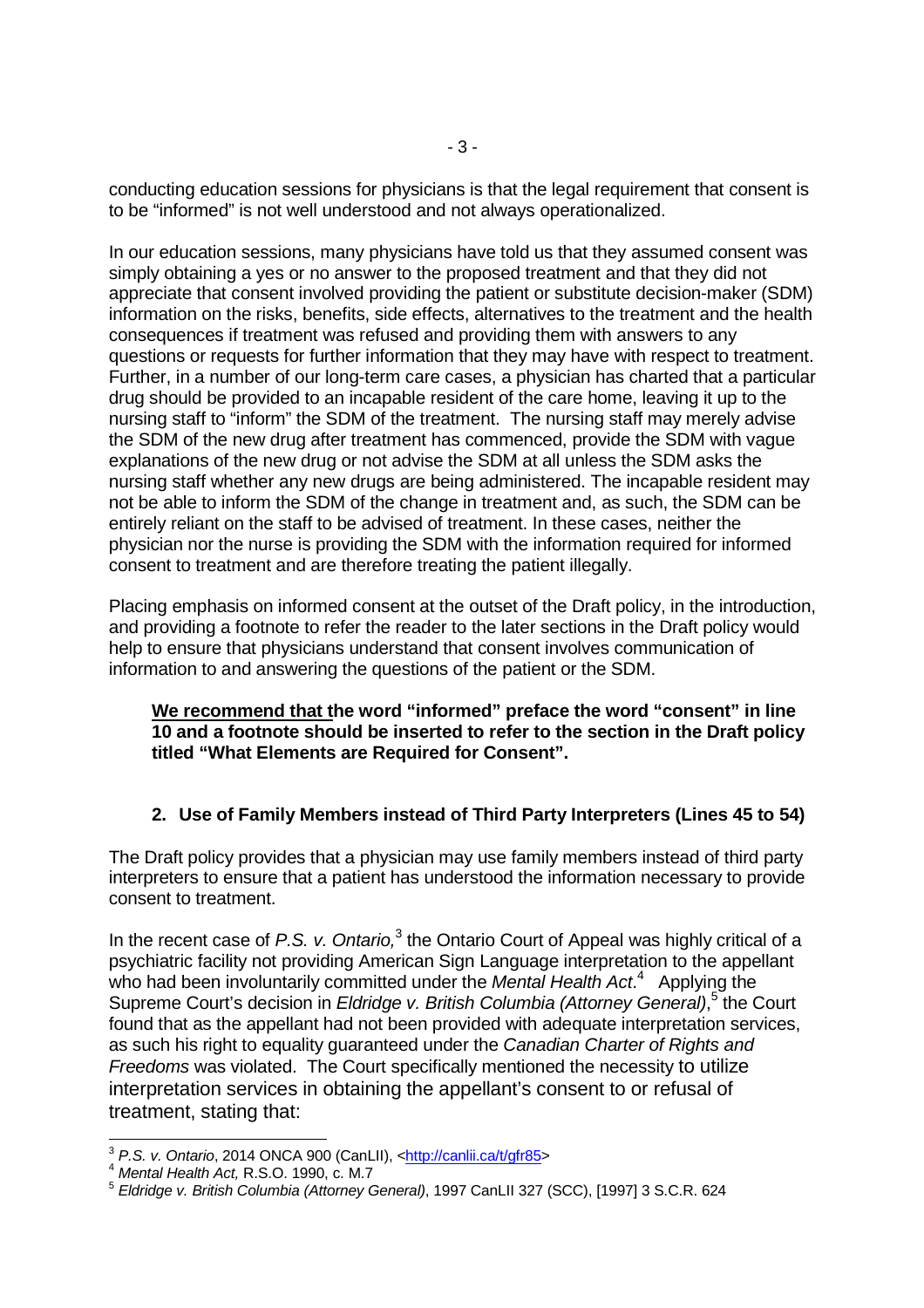To obtain a patient's informed consent to treatment, the hospital needs to be able to communicate information respecting the nature of the illness as well as the risks and benefits of either refusing or accepting the proposed treatment. In my view, the provision of information regarding proposed therapeutic interventions, as well as the corresponding communication of consent or refusal, requires 'effective communication' through deaf appropriate services."<sup>6</sup>

While this decision was made in respect of a deaf appellant, the right to equality would likely be infringed where a physician's mode of communication was a barrier to obtaining informed consent from a patient with a disability. In light of P.S. v. Ontario and earlier decisions of the courts, physicians must be extremely cautious when deciding not to use the services of an interpreter to ensure that a patient's consent to or refusal regarding the proposed treatment is valid, given a patient's abilities. After all, it is the legal duty of the physician to obtain valid consent prior to treatment.

More broadly, considering the requirement of informed consent under the HCCA, a qualified interpreter should be used whenever there is a barrier to understanding the language used by the physician to provide information respecting treatment to the patient. Further, as noted in the Draft policy, conflicts with families may be a reason not to use family members as interpreters. Our experience indicates that family members can be perpetrators of abuse against older adults. The family may also wish to protect the older adult by shielding them from health care information that the family believes the older adult may find upsetting. As such, we are concerned that the use of these family members as interpreters may perpetuate abuse or prevent the flow of information by hindering communication between the physician and the patient to the detriment of the patient.

Telephone interpretation is accessible in many parts of the province, at least, to assist with patients that are able to use a regular telephone. For example, the University Health Network provides interpretation services by telephone for follow-up visits and diagnostic tests.<sup>7</sup> The Toronto Central LHIN has also set up a centralized language services hub, offering professional interpreters to its members.<sup>8</sup>

**We recommend that lines 45 to 54 be revised to indicate that a physician should be cautious in using family members rather than a qualified interpreter when providing information to a patient and obtaining consent to treatment, especially where there is a concern that a patient may not be able to understand the physician's chosen mode of communication or there is potential for abuse by family members.** 

 6 P.S. v. Ontario, supra, note 3 at paragraph 151

<sup>&</sup>lt;sup>7</sup> Language Services, University Health Network, available at:

<sup>&</sup>lt;sup>8</sup> Carol Goar, "Toronto's diverse population requires multilingual health care", Toronto Star (August 7, 2014) accessible at:

http://www.thestar.com/opinion/commentary/2014/08/07/torontos\_diverse\_population\_requires\_multilingual health care goar.html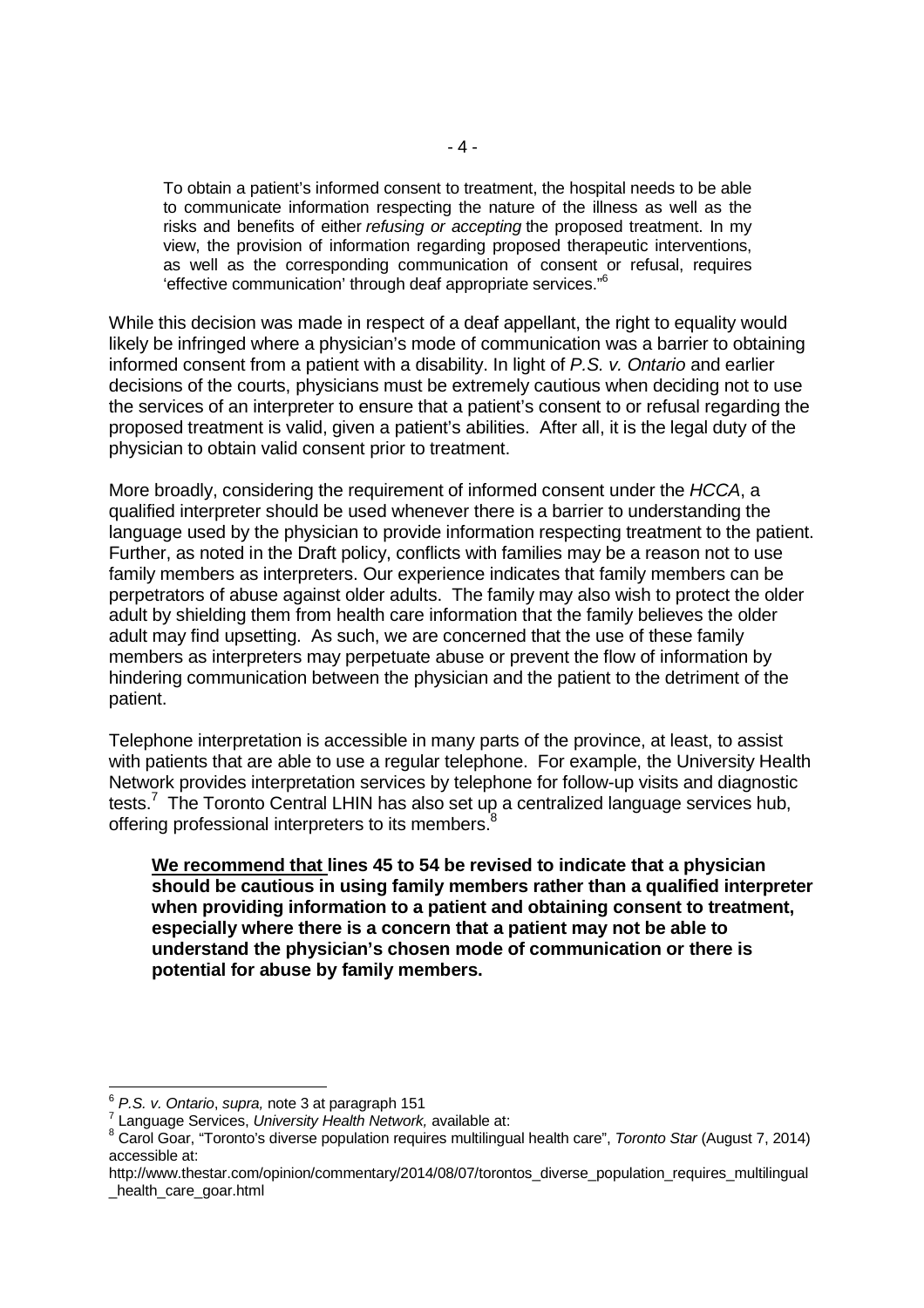### **3. Elements Required for Valid and Informed Consent (Line 70)**

The draft policy includes a summary chart of the framework and key requirements for consent to treatment. In the sections titled "Policy" and "What Elements are Required for Consent", "informed" consent is listed as an element of "valid" consent. However, as stated in our first comment above, the requirements of "informed" consent are not always understood.

We also have found that the withdrawal of consent is misunderstood. A common complaint from SDMs is that when they withdraw consent to treatment, they are informed by nursing staff that treatment cannot stop until the physician discontinues the treatment. The patient should not continue to be treated if consent for that treatment has been withdrawn. 9

As the chart is intended to be a summary that some physicians may use as a quick reference, this chart could be strengthened by adding an additional section on the elements of informed consent and withdrawal of consent.

**We recommend that further boxes be added to the chart at Line 70, providing the elements of informed consent and information regarding the withdrawal of consent.** 

| <b>What is</b><br>informed<br>consent      | For consent to be informed, prior to obtaining consent, physicians<br>must provide information about the nature of the treatment, its<br>expected benefits, its material risks and side effects, alternative<br>courses of action and the likely consequences of not having the<br>treatment. Physicians must provide information that a reasonable<br>person in the same circumstances would require in order to make a<br>decision about the treatment. The physician must also respond to<br>requests for additional information either from the patient or, if the<br>patient is incapable, from the SDM. |
|--------------------------------------------|---------------------------------------------------------------------------------------------------------------------------------------------------------------------------------------------------------------------------------------------------------------------------------------------------------------------------------------------------------------------------------------------------------------------------------------------------------------------------------------------------------------------------------------------------------------------------------------------------------------|
| <b>What is</b><br>withdrawal of<br>consent | Consent that is given by or on behalf of the person may be<br>withdrawn at anytime. A patient can no longer be treated if consent<br>to treatment is withdrawn by the capable patient or, if the patient is<br>incapable, the SDM.                                                                                                                                                                                                                                                                                                                                                                            |

# **4. Who to Obtain Consent From (Line 87 to 102)**

Through our education programmes, it has become evident that health practitioners, including physicians, do not have a good understanding of who is/are SDM(s) for an incapable patient. Further, our research has indicated that hospital, health facility, and health records forms rarely include the hierarchy list of SDMs or even use the term "SDM." Instead, these forms refer to "next of kin" or "POA", presumably referring to attorneys for personal care. Even the MDS-RAI forms include a list of potential SDMs

<sup>-</sup><sup>9</sup> HCCA, supra note 1, section 14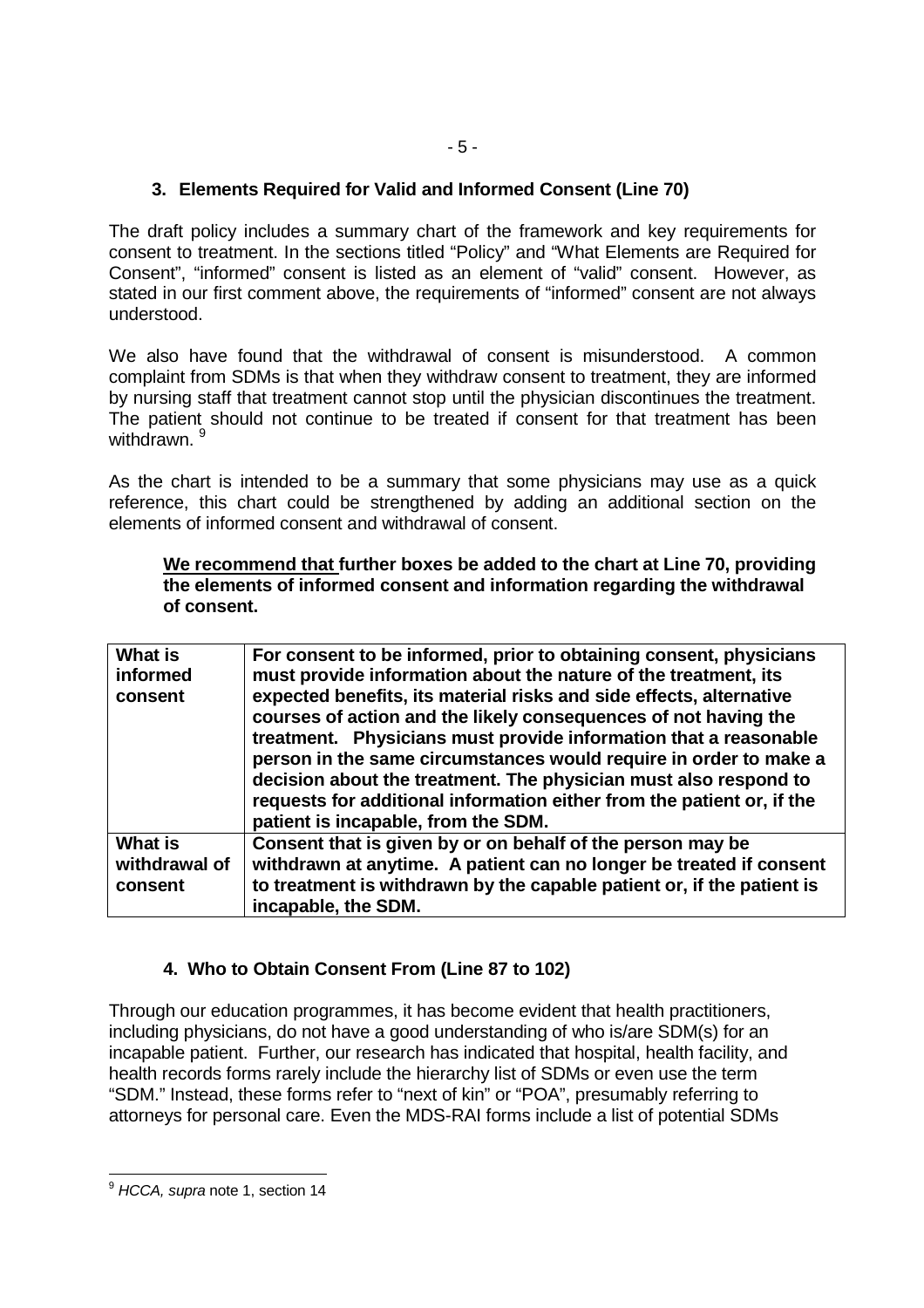which is not reflective of Ontario law. These forms may be contributing to the confusion regarding the hierarchy of SDMs as set out in the HCCA.

The Draft policy contains an explanation of the SDM hierarchy in the section titled "Substitute Decision-Makers and Incapable Patients." Nevertheless, referring to the SDM hierarchy earlier in the section titled "Who to Obtain Consent From" would avoid confusion and trigger the physician to the fact that that there is a hierarchy amongst potential SDMs.

Further, the section is silent until line 111 on who determines capacity. It would be useful for the physician to know almost immediately that the responsibility to determine capacity with respect to treatment rests with the health practitioner who proposes the treatment or, if a plan of treatment is proposed, with one of the health practitioners on behalf of all the health practitioners involved. The section should also include an indication that capacity is not based on a diagnosis, such as dementia, but must be considered by the physician in respect of the treatment proposed.

**We recommend that line 87 refer to the "appropriate" SDM or "appropriate SDM in the SDM hierarchy."** 

**We also recommend that the section titled "Capacity" begin by stating that the health practitioner proposing the treatment or a health practitioner on behalf of all health practitioners proposing a plan of treatment determines the capacity of the patient and include a statement that capacity is not based upon diagnosis.** 

#### **5. Authorization to Make Decisions as a Guardian or Attorney for Personal Care (Lines 118 to 119)**

The list providing the hierarchy of individuals or agencies who may give or refuse consent in the Draft policy includes guardians for personal care, if authorized, or attorneys for personal care, if authorized.

The ability to make personal care decisions includes making decisions about health care, but also incorporates a wide range of other decisions in areas such as nutrition, shelter, clothing, hygiene or safety. Therefore, when a court appoints a guardian for personal care or a person is made an attorney for personal care, the court order or the power of attorney for personal care may not specify that the guardian or attorney is able to make health care decisions, but may more broadly indicate that the guardian or attorney can make personal care decisions.

On the other hand, a court may appoint a person as a partial guardian for an incapable person, if the court finds that the person is incapable in respect of some but not all aspects of personal care. The court must specify the functions of which the person is found to be incapable in the court order.<sup>10</sup> Similarly, a person could be made attorney for

<sup>-</sup> $10$  Substitute Decisions Act, 1992, S.O. 1992, c. 30, section 60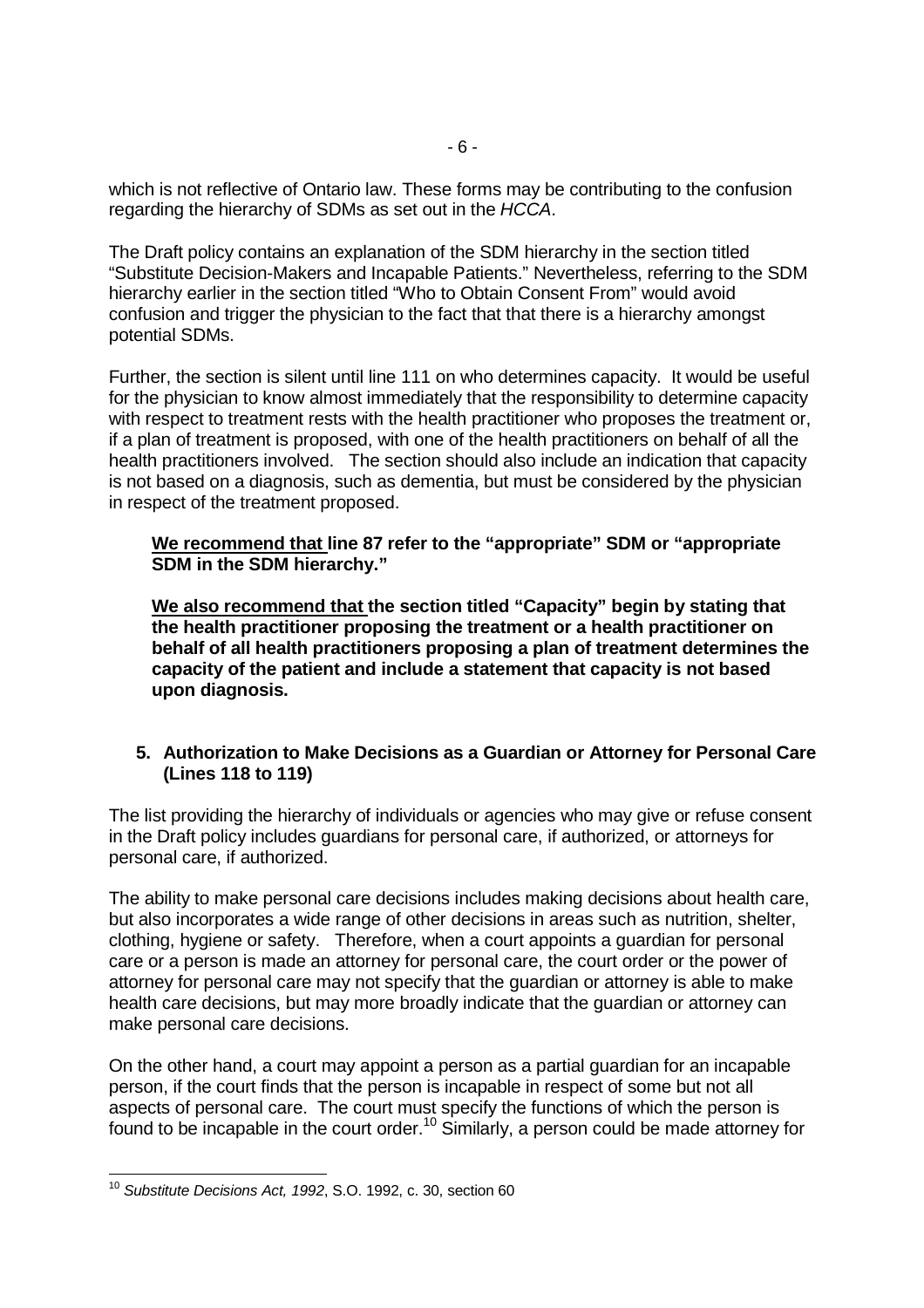personal care but certain treatments or functions could be exempted from the power of attorney.

The physician should carefully review the court order or power of attorney to ensure that the SDM is in fact authorized to make treatment decisions for the patient. Nevertheless, the term "if authorized" should be clarified in the Draft policy as it can be confusing and may lead a physician to believe that the court or the power of attorney must specifically authorize the guardian or attorney to make health care decisions, rather than merely reference personal care.

### **We recommend that the Draft policy should advise physicians to review documents purporting to authorize an SDM to make treatment decisions.**

**We also recommend that the term "if authorized" at lines 118 to 119 in the context of guardians or attorneys in the SDM hierarchy be explained to indicate to the physician that the guardian or attorney can be generally be appointed with respect to personal care, which includes health care.** 

# **6. Multiple Persons at the Same Rank (Line 138)**

The Draft policy indicates that the SDM for the incapable patient may be more than one person within the same rank of the SDM hierarchy.

Nevertheless, the Draft policy does not indicate that multiple persons at the same rank within the SDM hierarchy make decisions unanimously nor that all of the persons of the same rank make decisions unless they choose amongst themselves as to who will act as SDM. It should also be noted that there is no requirement that multiple persons at the same rank within the SDM hierarchy appoint someone to act for all of them. Further, if there is a disagreement on whether to give or refuse consent to a particular treatment, the decision must be made by the Public Guardian and Trustee.<sup>11</sup> While there is reference to the Public Guardian and Trustee at line 164 of the Draft policy, however, it would be helpful to include information earlier in the policy respecting what occurs if there is a disagreement between SDMs of the same rank**.** 

**We recommend that line 138 indicate that multiple persons at the same rank within the SDM hierarchy make decisions unanimously or that they all make decisions unless and if they can choose amongst themselves who will act, and that the decision will be made by the Public Guardian and Trustee in the event of any disagreement between the SDMs of the same rank on whether to provide or refuse consent to treatment.** 

**7. Responsibility of Physician to Advise SDMs of their Obligations (Lines 147 to 159)** 

<sup>-</sup> $11$  HCCA, supra note 1, section 20(5)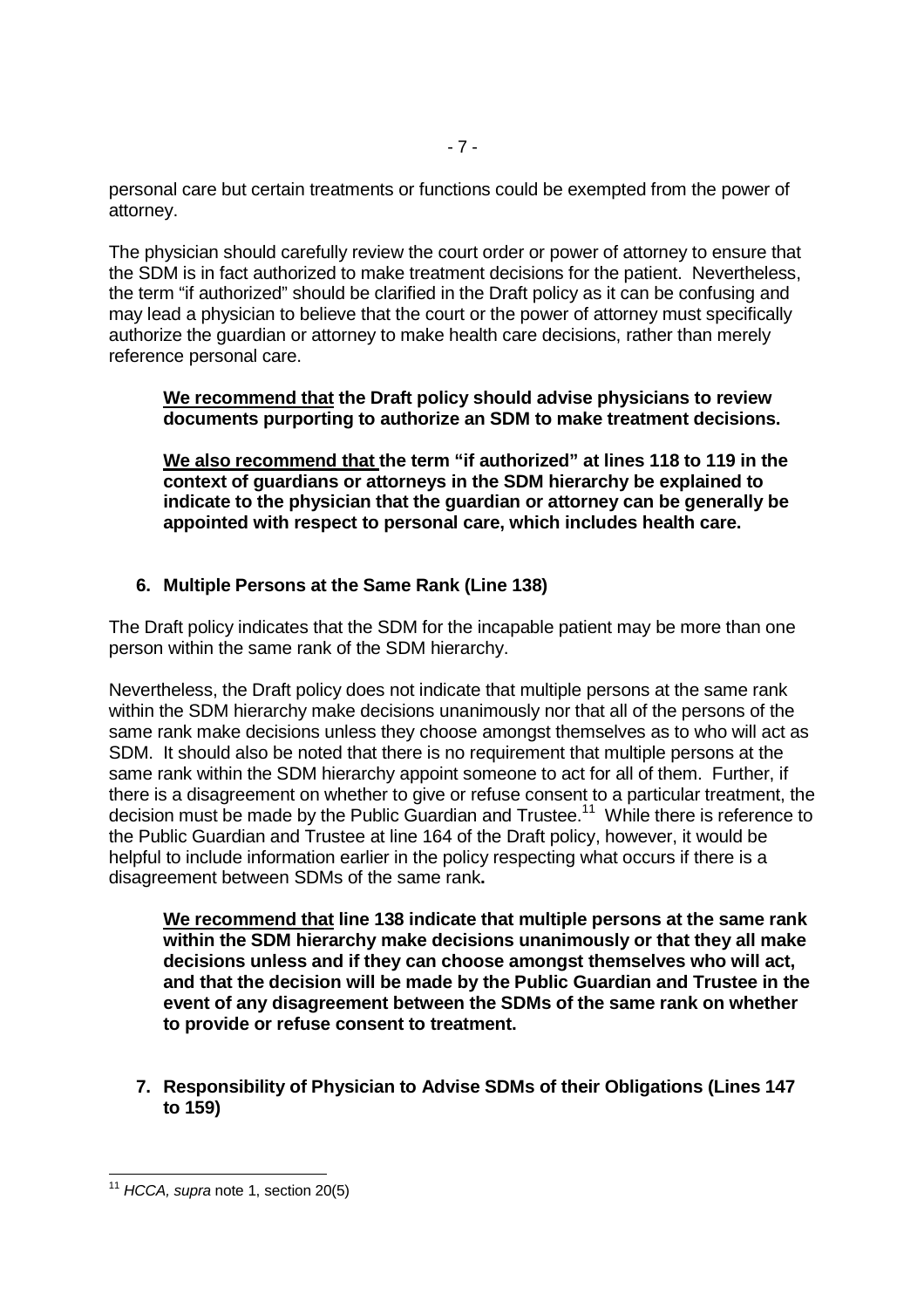SDMs may not be aware that there are particular requirements for decision-making that they must follow when making decisions on behalf of the incapable patient. The Ontario Court of Appeal held in Benes v. A.M**<sup>12</sup>** that physicians have a legal obligation to advise SDMs of their decision-making obligations and ensure that SDMs understand the requirements for decision-making under the HCCA when deciding whether to provide or refuse consent to a proposed treatment.

**We recommend that the Draft policy include a statement advising physicians of their obligation to explain to SDMs the requirements for decision-making outlined at lines 147 to 159 of the Draft policy.** 

**We also recommend that another box be added in the chart at Line 70, indicating the responsibility of a physician to advise an SDM of his or her obligations.** 

| What are a     | Physicians have a legal obligation to advise SDMs of their  |
|----------------|-------------------------------------------------------------|
| physician's    | decision-making obligations and ensure that SDMs understand |
| obligations    | the requirements for decision-making under the HCCA when    |
| when obtaining | deciding whether to provide or refuse consent to a proposed |
| consent        | treatment.                                                  |

### **8. Authority of Wishes/Directions in an Advance Care Plan (Line 152)**

The Draft policy provides that wishes can be expressed in writing or orally. The footnote to line 152 indicates that written wishes can include advance care planning documents and includes a reference to the CPSO's separate policy on Decision-making for the End of Life.

The Draft policy should be revised to indicate that wishes can be expressed by means other than in writing or orally, as stated in the HCCA.<sup>13</sup>

The CPSO Decision-making for End of Life policy refers to advance care planning and advance directives. Our comments about that Policy will be made in a separate letter. Although the other policy exists, owing to the confusion on this particular subject that we have observed in our education sessions and through our research, we suggest that some reference be made in this Draft policy to advance care planning.

In particular, we suggest that the Draft policy indicate that advance care plans are not advance "consent" and that consent can only be obtained from a person. It is only the SDM that interprets the wishes or directions of an incapable patient expressed in any advance care plan, whether oral, written, or expressed by other means. The Draft policy should also note that SDMs cannot advance care plan on behalf of incapable patients.

<sup>-</sup> $12$  Benes v. A.M, 1999 CanLII 3807 (ON CA) at paragraph 23

 $13$  HCCA, supra note 1, section  $5(2)$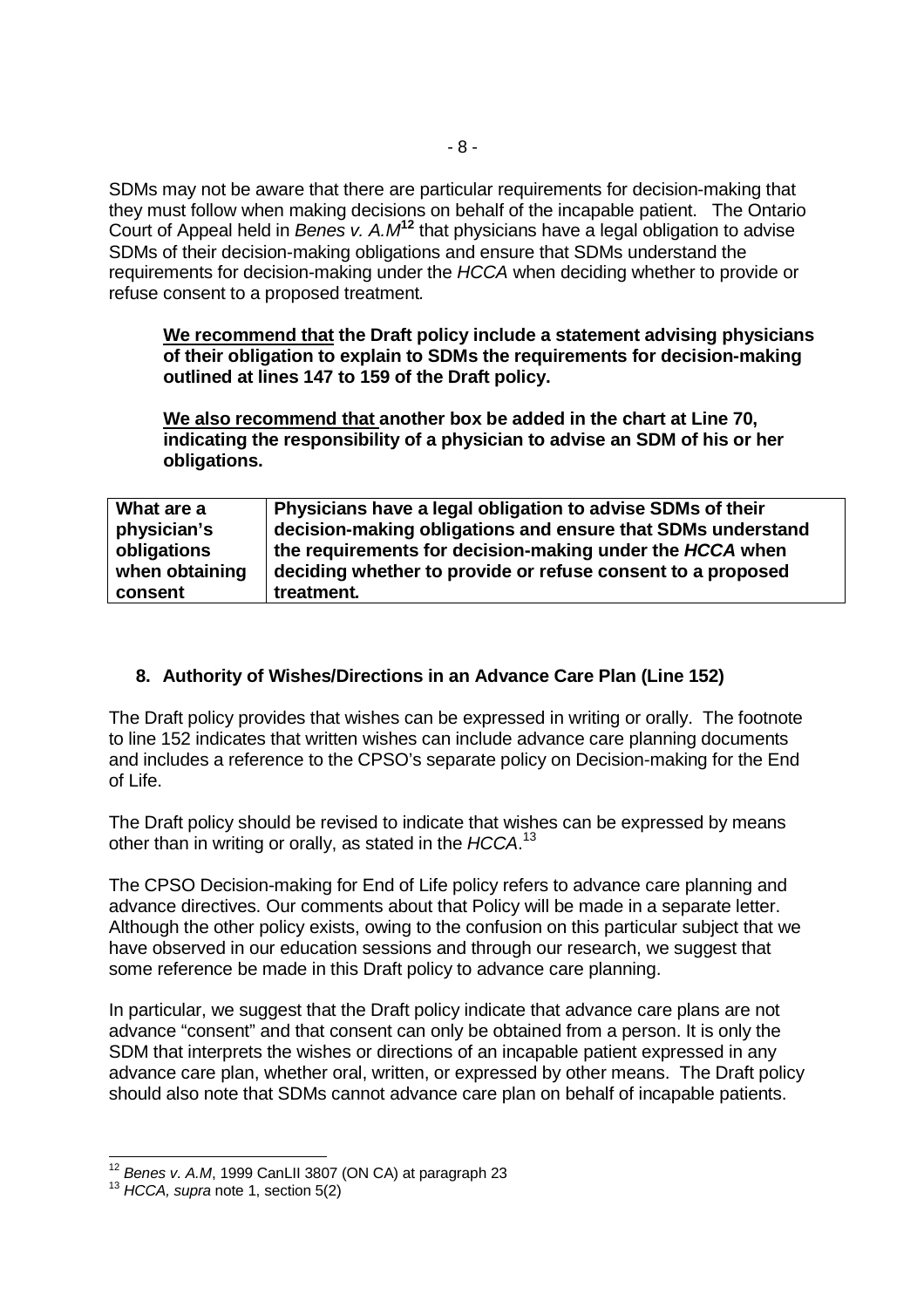Owing to the significant volume of information being distributed on advance care planning in health facilities and in the health system, some of which may not be legally correct, it is vital to clarify this particular point in this Draft policy, as well as provide further explanation in the Decision-making for End of Life policy.

**We recommend that line 152 in the Draft policy be revised to indicate that wishes may, in addition to being expressed in writing or orally, be expressed in any other manner, and that a statement be included in the Draft policy that wishes in an advance care plan or advance directive are to be interpreted by the patient's SDM and do not constitute consent or refusal of consent. It should also include a statement that SDMs cannot advance care plan on behalf of incapable patients.** 

### **9. Rights Information and Patient Right of Review of Finding of Incapacity (Lines 171 to 172)**

The Draft policy correctly provides that any patient who disagrees with a finding of incapacity can apply to the CCB for a review of the finding of incapacity.

However, the Draft policy does not indicate that a physician should inform the patient of the significance of the finding and of the right to apply to the CCB for a review of the finding. As a consequence of independent rights advice being limited to psychiatric facilities, the information to be provided to the patient found incapable of consenting to treatment should be provided by the physician making the finding of incapacity.

The previous CPSO policy on consent to treatment (Policy 4-05) at page 6 advised the physician to inform the patient of his or her options on a finding of incapacity including the right to apply to the CCB for review of the finding of incapacity. Further, the policy indicated that the physician should reasonably assist the patient if he or she expresses a wish to exercise this option. This could include providing the patient with a contact for the lawyer referral service of the Law Society of Upper Canada or a contact for a legal clinic to assist the incapable person to obtain counsel. The patient should also be advised that the finding of incapacity can be challenged again in six months.<sup>14</sup>

**We recommend that lines 171 to 172 include advice to physicians that they should inform patients of their right to seek a review of the finding of incapacity, reasonably assist patients to access that right, and inform patients that they would be able to review the finding of incapacity again in six months.** 

<sup>-</sup> $14$  *Ibid.*, section 32(5)